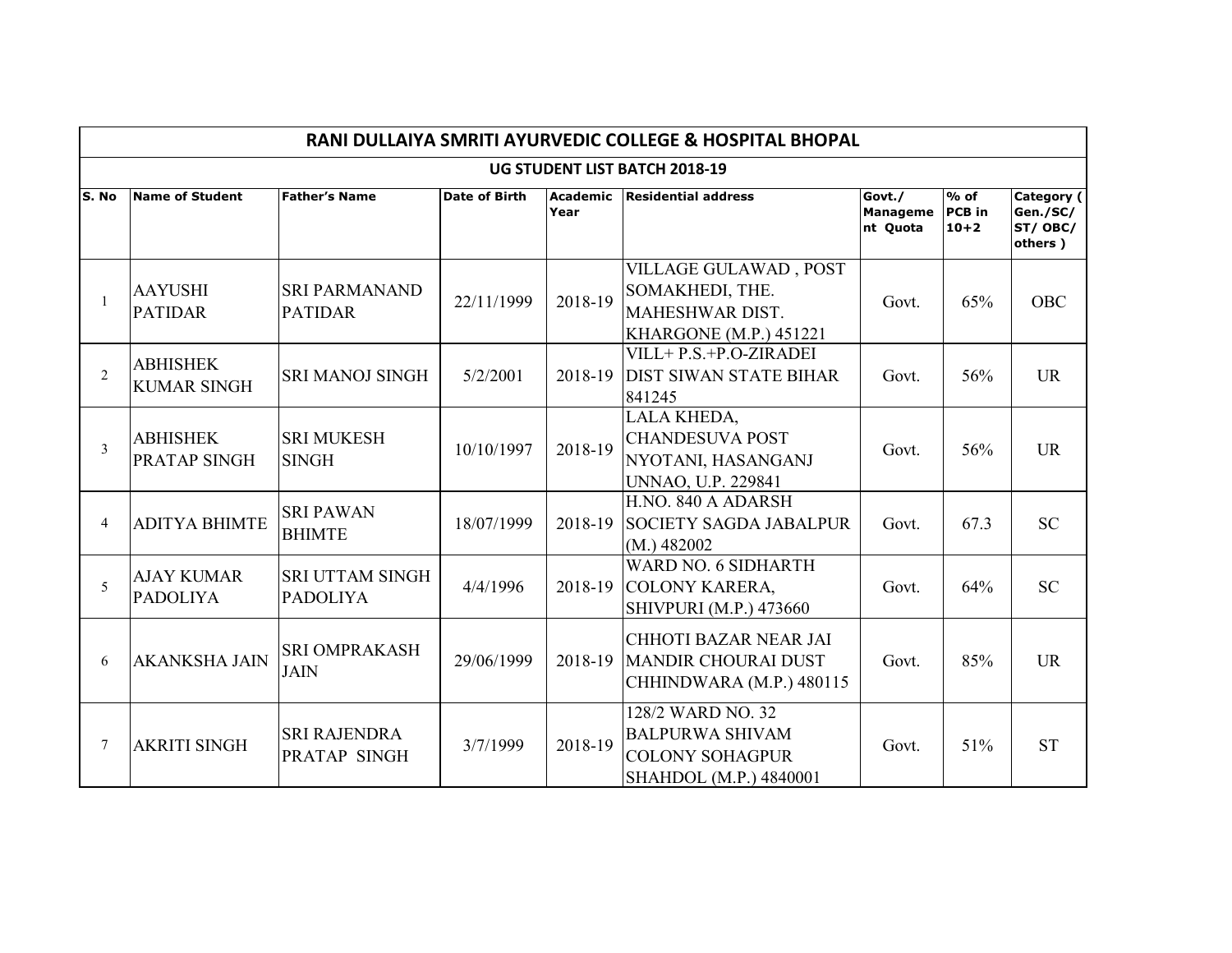| 8  | <b>AMIT NAGAR</b>                     | <b>SRI HARISH</b><br><b>CHANDRA NAGAR</b>   | 12/6/1998  |         | <b>GRAM PACHERA, TEHSIL</b><br>2018-19 MEHGAON, DISTT. BHIND,<br>(M.P.) 477557                                    | Govt. | 86.40% | <b>SC</b>  |
|----|---------------------------------------|---------------------------------------------|------------|---------|-------------------------------------------------------------------------------------------------------------------|-------|--------|------------|
| 9  | <b>AMIT RAI</b>                       | <b>SRI MAHESH RAI</b>                       | 5/8/1996   |         | POSTSINGAPUR THE.<br>2018-19 BANKHEDI DIST<br>HOSANGABAD (M.P.) 461990                                            | Govt. | 62.33% | <b>OBC</b> |
| 10 | <b>ARVIND KUMAR</b><br><b>JAISWAL</b> | <b>SRI ARVIND</b><br><b>KUMAR JAISWAL</b>   | 2/7/1996   | 2018-19 | <b>GRAM ITMA POST SARAI</b><br>DIST SINGRAULI M.P. 486881                                                         | Govt. | 74.33% | <b>OBC</b> |
| 11 | <b>ASHTHA</b><br><b>SRIVASTVA</b>     | <b>SRI SHARDA</b><br><b>SRIVASTAVA</b>      | 28/03/2000 | 2018-19 | <b>KAMASAN PURAM KARGUN</b><br><b>DIST JHANSI</b>                                                                 | Govt. | 88.50% | <b>UR</b>  |
| 12 | <b>AYUSHI GURJAR</b>                  | <b>SRI RAMSANKAR</b><br><b>GURJAR</b>       | 27/03/1999 |         | VILL. AHALWADA THE.<br>2018-19 TIMARNI DIST HARDA<br>(M.P.0 461228)                                               | Govt. | 90.60% | OBC        |
| 13 | <b>AYUSHI MORI</b>                    | <b>SRI BHARAT</b><br><b>SINGH MORI</b>      | 5/3/1998   | 2018-19 | NEW KARMCHARI COLONY<br><b>SEMALPATI ALIRAJPUR</b><br>DIST ALIRAJPUR (M.P.)<br>457887                             | Govt. | 59.50% | <b>ST</b>  |
| 14 | <b>DEEPALI DANGI</b>                  | <b>SRI DINESH</b><br><b>KUMAR DANGI</b>     | 18/11/1999 | 2018-19 | 32 IRRIGATION COLONY<br>JHABUA (M.P.) 457661                                                                      | Govt. | 84.60% | <b>SC</b>  |
| 15 | <b>DHAVAL</b><br><b>TAGARIYA</b>      | <b>SRI JASVANT</b><br><b>SINGH TAGARIYA</b> | 20/08/2001 |         | <b>NAYA GAV JAGIR</b><br><b>LUHARTODY POST</b><br>2018-19 DANCHKUTI THE<br>MEGHNAGAR DIST JHABUA<br>(M.P.) 457661 | Govt. | 71%    | <b>OBC</b> |
| 16 | <b>DIVYA KANKANE</b>                  | <b>SRI DEVENDRA</b><br><b>KANKANE</b>       | 30/08/1997 | 2018-19 | WARD NO. 08 CHOWK<br><b>BAZAR SAHU MANDIR KE</b><br><b>PASS PRATHVIPUR DIST</b><br>NIWARI (M.P.) 472338           | Govt. | 79.20% | <b>UR</b>  |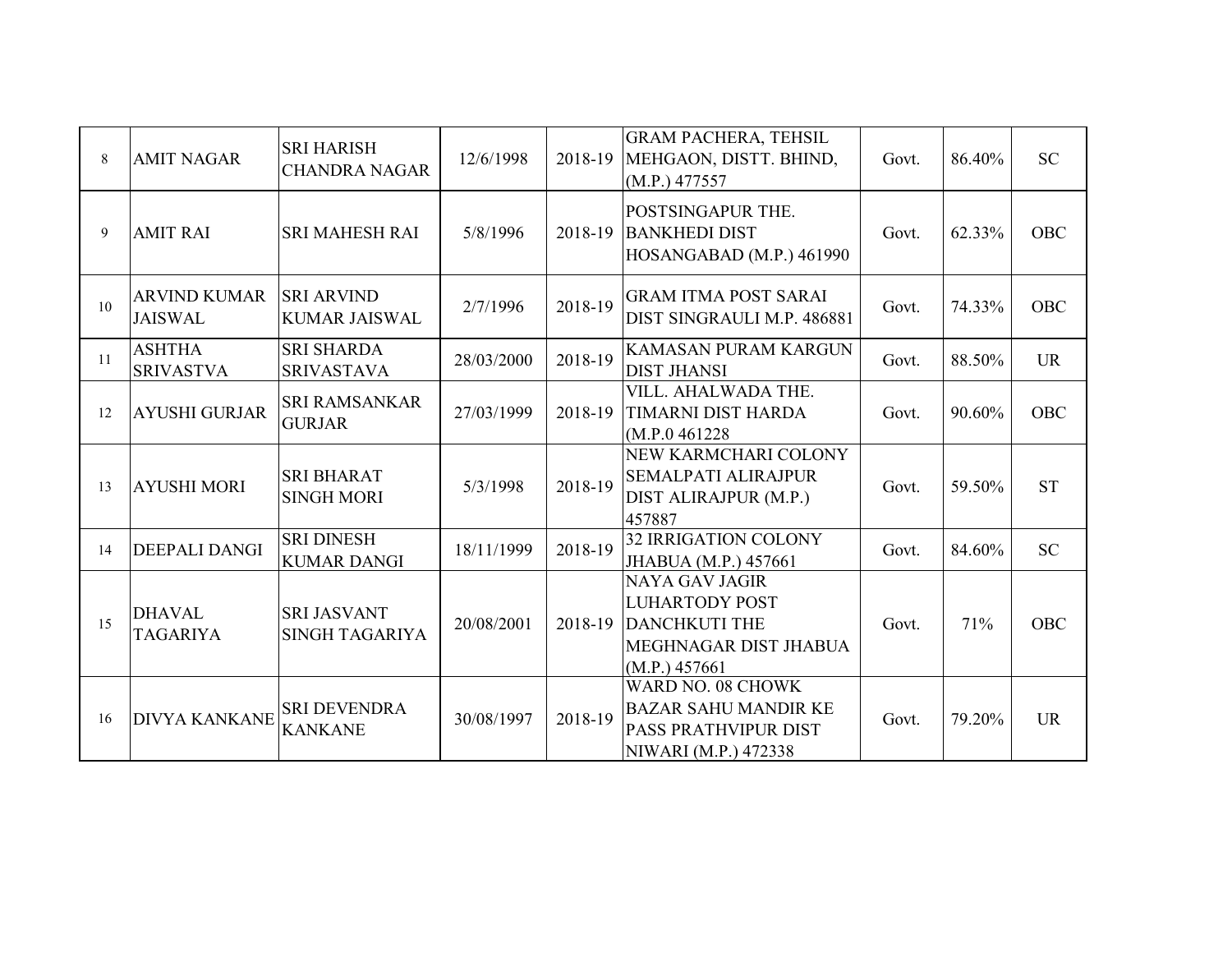| 17 | <b>GARGI</b><br><b>SHRIVASTAVA</b>  | <b>SRI ARUN KU.</b><br><b>SHRIVASTAVA</b>             | 24/11/1997 | 2018-19 | <b>TRIVEDI COLONY</b><br><b>GADARWADA DIST</b><br>NARSHINGPUR (M.P.),487551                                                     | Govt. | 87%    | <b>UR</b>  |
|----|-------------------------------------|-------------------------------------------------------|------------|---------|---------------------------------------------------------------------------------------------------------------------------------|-------|--------|------------|
| 18 | <b>GOURAV KAG</b>                   | <b>SRI RAMESH</b><br><b>CHANDRA KAG</b>               | 10/3/1999  | 2018-19 | <b>SIRVI MOHALLA VILLAGE</b><br><b>BARDA THE. DAHI DIST</b><br>DHAR M.P. 454331                                                 | Govt. | 61%    | <b>OBC</b> |
| 19 | <b>GOURAV MEENA</b>                 | <b>SRI DASHRATH</b><br><b>SINGH MEENA</b>             | 19/07/2000 | 2018-19 | VILL. ARNYA, POST-<br>BINAGNAJ, THE.<br>CHACHORA, DISTT. GUNA<br>(M.P.) 473115                                                  | Govt. | 88%    | <b>OBC</b> |
| 20 | <b>HIMANSHU</b><br><b>SHAKYAWAR</b> | <b>SRIKAMAL</b><br><b>SHAKYAWAR</b>                   | 17/09/1996 | 2018-19 | A. B. ROAD NEAR SANKAR<br><b>PATHOLOGY DIST</b><br>GUNA(M.P.) 473115                                                            | Govt. | 66.6   | <b>SC</b>  |
| 21 | <b>HUMAIRA</b><br><b>SHAHIN</b>     | <b>SRI SHEIKH</b><br><b>MOHAMMAD</b><br><b>SALEEM</b> | 25/07/1998 | 2018-19 | D/O SHEIKH MOHAMMAD<br><b>SALEEM WARD 33/35</b><br><b>NAZIRABAD BEHIND</b><br>PETROL PUMP RAGHURAJ<br>NAGAR SATNA (M.P.) 485001 | Govt. | 61.40% | <b>OBC</b> |
| 22 | <b>ISHIKA JAISWAL</b>               | <b>SRI SUNIL</b><br><b>JAISWAL</b>                    | 27/10/2001 | 2018-19 | <b>MANDLESHWAR ROAD</b><br>OPP. NEW NIMAR TOKIJ<br><b>KASRAWAD DIST</b><br><b>KHARGONE (M.P.) 451228</b>                        | Govt. | 81.30% | <b>OBC</b> |
| 23 | <b>JAYA DWIVEDI</b>                 | <b>SRI MAHENDRA</b><br><b>KUMAR DWIVEDI</b>           | 7/1/1996   | 2018-19 | <b>BARAHAT POST ROAD</b><br>DUARIA DIST SHIDHI THE.<br>RAMPUR NAIKIN (M.P.)<br>486776                                           | Govt. | 65.88  | <b>UR</b>  |
| 24 | <b>JHALAK</b><br><b>SURYAWANSHI</b> | <b>SRI NARAYAN</b>                                    | 1/11/1999  | 2018-19 | <b>GOVIND COLONY, RATEDA</b><br>ROAD, AMLA, DISTT.<br><b>BETUL</b> (M.P.) 460551                                                | Govt. | 88.66% | <b>OBC</b> |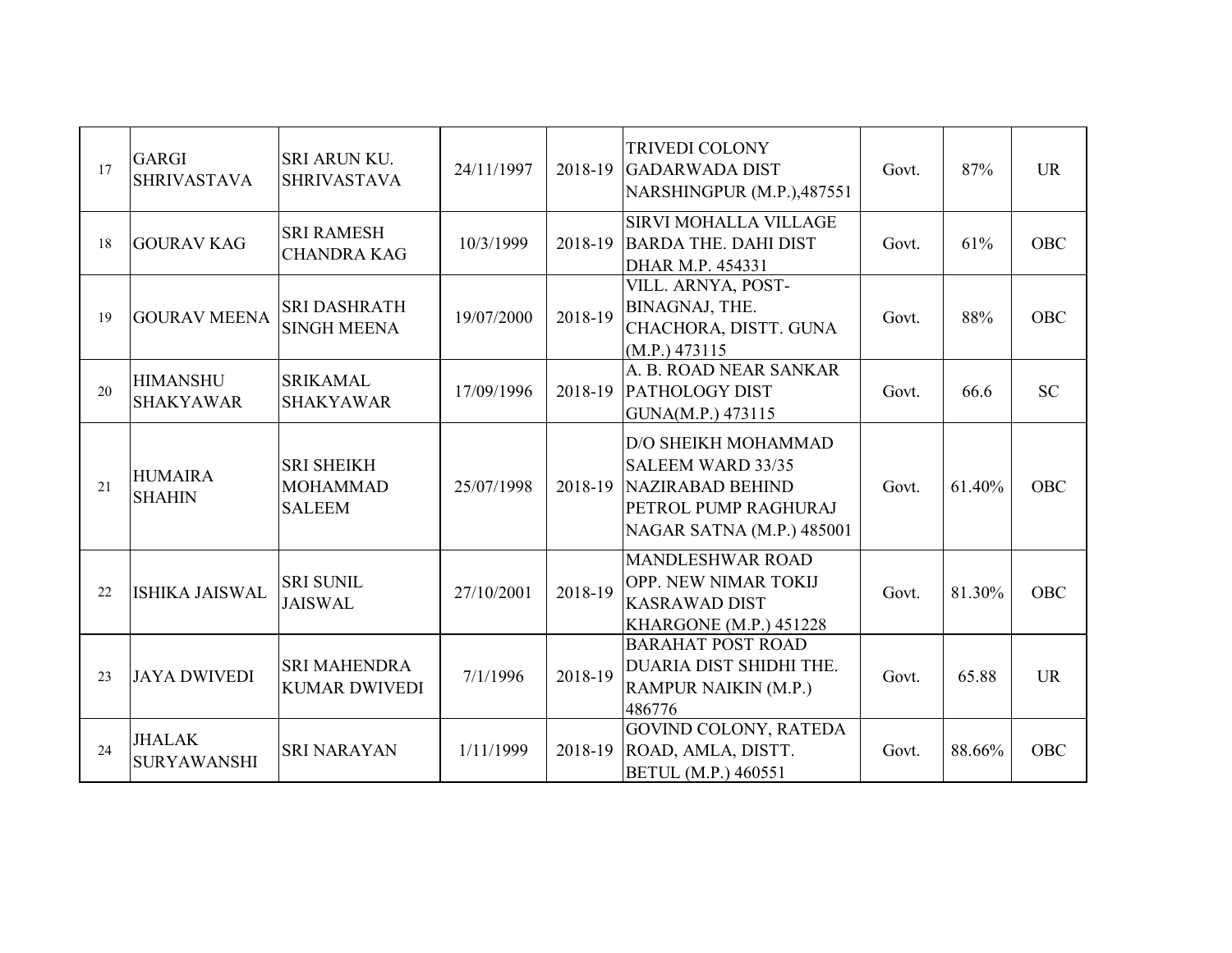| 25 | <b>KRATI ARYA</b>                    | <b>SRI R K ARYA</b>                              | 15/06/1999 | 2018-19 | H.NO. 3 KARMCHARI<br><b>COLONY KHATEGAON</b><br>DEWAS M.P. 455336                        | Govt. | 84%    | <b>SC</b>  |
|----|--------------------------------------|--------------------------------------------------|------------|---------|------------------------------------------------------------------------------------------|-------|--------|------------|
| 26 | <b>KRATIKA</b><br><b>NAREDI</b>      | <b>SRI SANJAY</b><br><b>NAREDI</b>               | 6/3/1998   | 2018-19 | 1, AASHTA ROAD, KANNOD,<br>DISTT. DEWAS (M.P.) 455332                                    | Govt. | 70.30% | <b>UR</b>  |
| 27 | <b>MAHIMA ATRE</b>                   | <b>SRI MANOHAR</b><br><b>MUKUND ATRE</b>         | 25/10/1999 | 2018-19 | PURANI NAZAI BANPUR<br>DARWAJA TIKAMGARH<br>(M.P.) 47001                                 | Govt. | 86.80% | <b>UR</b>  |
| 28 | <b>MANISH PATHAK NARAYAN</b>         | <b>SRI PRAKASH</b><br><b>PATHAK</b>              | 10/7/1995  | 2018-19 | VILL. KHARGURA MOD,<br>POST. PATNA KHARGAVRA,<br>DISTT. SHRAWASTI (U.P.)<br>271831       | Govt. | 74%    | <b>UR</b>  |
| 29 | <b>MAYANK</b><br><b>THAKUR</b>       | <b>SRI JAIVEER</b><br><b>SINGH</b>               | 2/7/1996   | 2018-19 | <b>LAKSHMI NIWASH</b><br>HANUMAN COLONY GUNA<br>(M.P.) 473001                            | Govt. | 66.60% | <b>SC</b>  |
| 30 | <b>MAYUR PATEL</b>                   | <b>SRI MAHENDRA</b><br><b>PATEL</b>              | 5/10/1999  | 2018-19 | VILL. KHODI POST<br>UMARIYA CHOWKI TH.<br><b>BARWAHA DIST.</b><br>KHARGONE (M.P.) 451115 | Govt. | 56.60% | <b>OBC</b> |
| 31 | <b>MITTALI</b><br><b>SHRIVASTAVA</b> | <b>SRI RAJ KUMAR</b><br><b>SHRIVASTAVA</b>       | 15/01/2000 | 2018-19 | 44 KRISNA ENDAVE,<br>NANDANPURA BEHIND ARA<br>MACHINE, JHANSI                            | Govt. | 83%    | <b>UR</b>  |
| 32 | <b>MOHIT GAUTAM</b>                  | <b>SRI</b><br><b>RAMSWAROOP</b><br><b>SHARMA</b> | 18/03/2000 | 2018-19 | PURANI POLICE CHOKI KE<br>PASS, RATLI, DISTT.<br>JHALAWAR, RAJASTHAN,<br>326023          | Govt. | 79%    | <b>UR</b>  |
| 33 | <b>MUSKAN</b><br><b>BADOLIYA</b>     | <b>SRI RAKESH</b><br><b>BADOLIYA</b>             | 18/07/1998 | 2018-19 | H.N. 181 AMBEDDKAR<br>NAGAR NEAR MATA<br><b>MANDIR BHOPAL (M.P.)</b><br>462003           | Govt. | 86%    | <b>OBC</b> |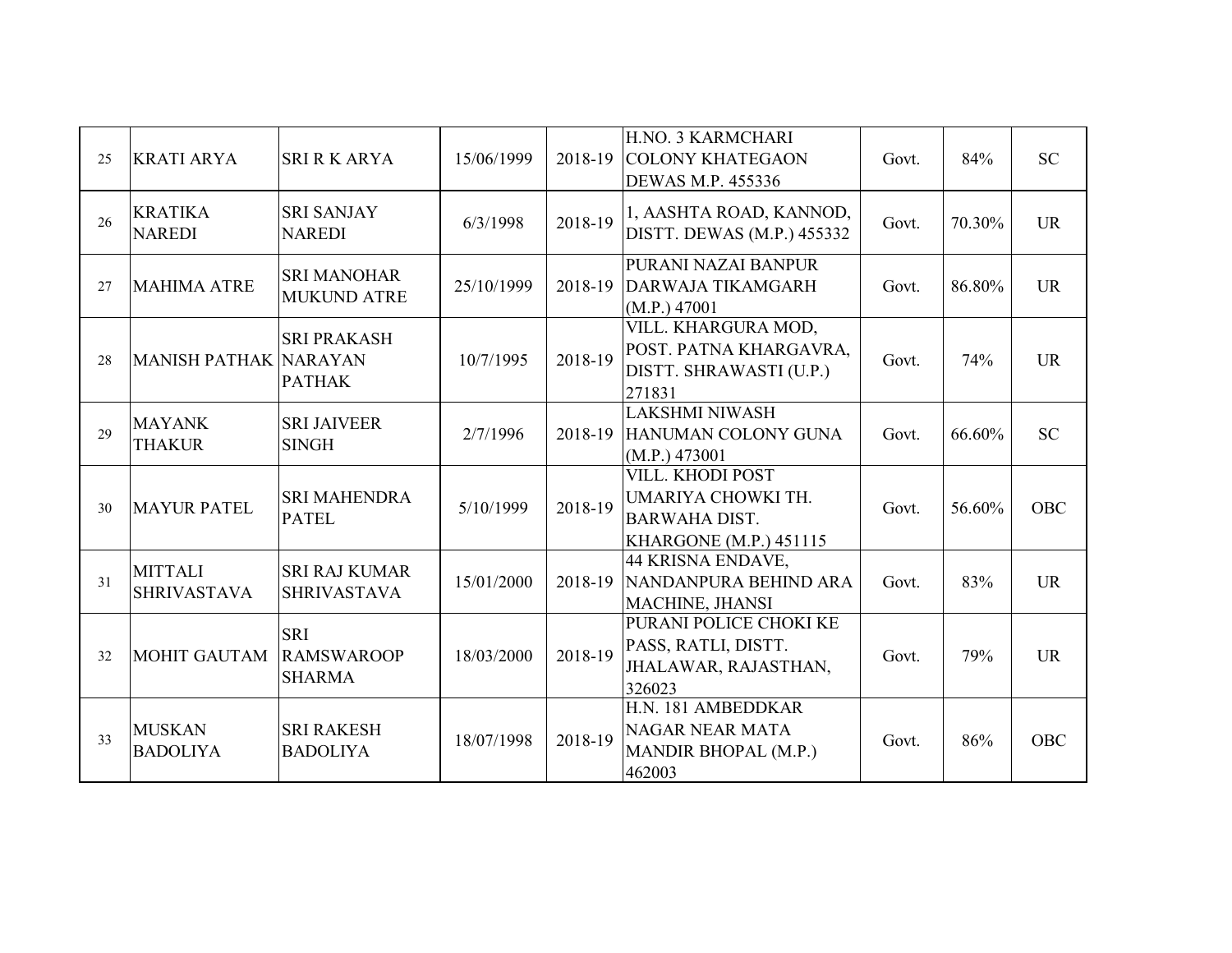| 34 |                                     | NAINSHREE SONI SRI RAKESH SONI             | 3/7/1999   | 2018-19 | H.NO. 21 5TH FLOOR NEW<br><b>BUILDING IGNTU</b><br><b>AMARKANTAK DIST</b><br><b>ANUPPUR (M.P) 484887</b> | Govt. | 76%    | <b>UR</b>  |
|----|-------------------------------------|--------------------------------------------|------------|---------|----------------------------------------------------------------------------------------------------------|-------|--------|------------|
| 35 | <b>NANCY MALANI</b>                 | <b>SRI RAJKUMAR</b><br><b>MALANI</b>       | 30/05/1999 | 2018-19 | 9/3, SINDHI COLONY,<br>NEEMUCH (M.P.) 458441                                                             | Govt. | 92.33% | <b>UR</b>  |
| 36 | <b>NEHA GUPTA</b>                   | <b>SRI VAIDEHI</b><br><b>SHARAN GUPTA</b>  | 24/09/1998 | 2018-19 | DATIA ROAD INDERGARH<br>DIST. DATIIA (M.P.)475675                                                        | Govt. | 84%    | <b>UR</b>  |
| 37 | <b>NEHA ISRAIL</b><br><b>SHEIKH</b> | <b>SRI ISRAIL SHEIKH</b>                   | 13/05/1998 | 2018-19 | WARD NO. 08, PLOT NO.<br>416, MAHAJAN LAYOUT<br><b>SAONER , DIST NAGPUR</b><br>(M.H.)                    | Govt. | 77.60% | <b>UR</b>  |
| 38 | <b>NEHAL</b><br><b>DESHMUKH</b>     | <b>SRI NANAJI</b><br><b>DESHMUKH</b>       | 30/03/2000 | 2018-19 | PUMP HOUSE COLONY,<br>WARD NO. 34,<br>CHADANGAON,<br>CHHINDWAR, (M.P.) 480001                            | Govt. | 80.66% | <b>OBC</b> |
| 39 | <b>NUPUR MALVIYA</b>                | <b>SRI MAHESH</b><br><b>MALVIYA</b>        | 10/3/1999  | 2018-19 | Q.NO. 329 TYPE 3<br><b>ORDNANCE FACTORY</b><br>ESTATE ITARSI (M.P.) 461122                               | Govt. | 67.33% | <b>OBC</b> |
| 40 | <b>ONONNA</b><br><b>CHATTERJEE</b>  | <b>SRI DEVASHEESH</b><br><b>CHATTERJEE</b> | 20/04/1999 | 2018-19 | NC-127 MPPGCL COLONY<br><b>CHACHAI DIST. ANUPPUR</b><br>M.P. 484220                                      | Govt. | 70.90% | <b>UR</b>  |
| 41 | <b>PALAK MEENA</b>                  | <b>SRI RAJKUMAR</b><br><b>MEENA</b>        | 13/01/1999 | 2018-19 | E-3 ARA NAGAR,<br>BARWAHA (THE.) (DIST)<br>KHARGONE M.P. 451115                                          | Govt. | 81.40% | <b>OBC</b> |
| 42 | POOJA BIRLA                         | <b>SRI MISHRILAL</b><br><b>BIRLA</b>       | 24/04/2000 | 2018-19 | VILL. BAWI POST BAWI<br>THE. BADWAHA DIST<br>KHARGONE M.P. 451220                                        | Govt. | 84.30% | <b>OBC</b> |
| 43 | POONAM GUPTA                        | <b>SRI KAMLESH</b><br><b>GUPTA</b>         | 1/7/1997   | 2018-19 | PARMANAND CHAURAHA,<br><b>GANDHI NAGAR, MAHOBA</b><br>(U.P.) 210427                                      | Govt. | 85%    | <b>UR</b>  |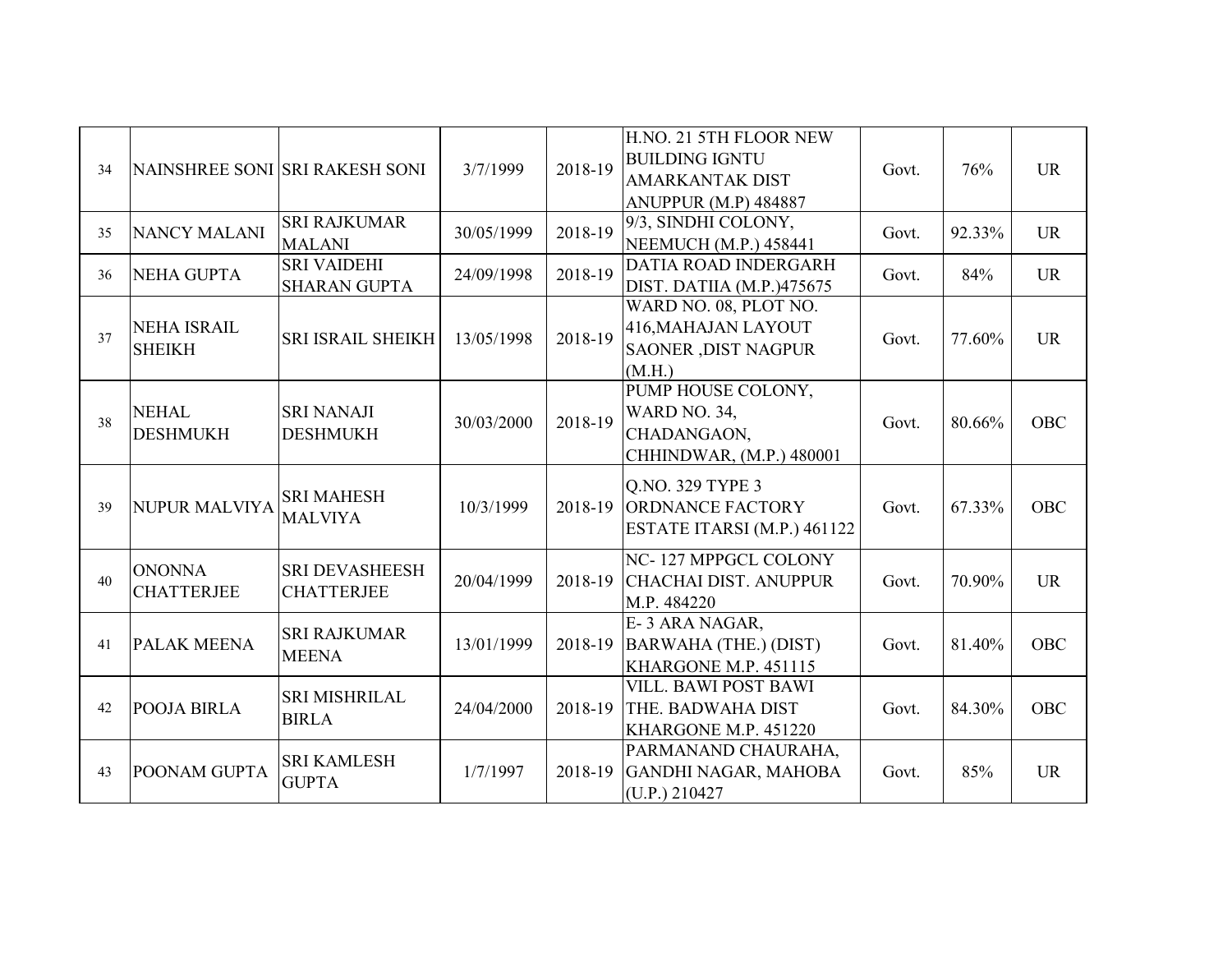| 44 | <b>POONAM</b><br><b>PRAJAPATI</b>  | <b>SRI MANOJ</b><br>PRAJAPATI                      | 29/07/1999 | 2018-19 | <b>SCHOOOL KE PASS, AT</b><br>KHIRKHORI, POST<br>BADHVARI, BAGHWARI,<br>DISTT. SIDHI (M.P.) 486661 | Govt. | 75.40% | <b>SC</b>  |
|----|------------------------------------|----------------------------------------------------|------------|---------|----------------------------------------------------------------------------------------------------|-------|--------|------------|
| 45 | <b>POORVI</b><br><b>TRIPATHI</b>   | <b>ASHISH TRIPATHI</b>                             | 20/04/1998 | 2018-19 | <b>SARAFYANA BADA BAZAR</b><br>TALBEHAT DIST. LALIPUR<br>(U.P.) 284126                             | Govt. | 81%    | <b>UR</b>  |
| 46 | PRAGYA MISHRA                      | <b>SRI RAJENDRA</b><br><b>SANKAR MISHRA</b>        | 6/11/1998  | 2018-19 | 1/184, RAJNIKAND,<br>SHARDANAGAR,<br>KAKHNOW .(U.P) 226012                                         | Govt. | 85%    | <b>OBC</b> |
| 47 | PRAGYA PAL                         | <b>SRI RAJENDRA</b><br>PAL                         | 23/11/1999 | 2018-19 | 30/1 JAUBHRA MARG<br><b>GURVA MOHALLA</b><br>BARWANI (M.P.) 451551                                 | Govt. | 60%    | <b>UR</b>  |
| 48 | PRANJAL GUPTA                      | <b>SRI PARAS GUPTA</b>                             | 8/11/1998  |         | <b>MAHATMA GANDHI</b><br>2018-19 COMPLEX, PATEL PUL,<br>SIDHI (M.P.) 486661                        | Govt. | 84%    | <b>UR</b>  |
| 49 | <b>PRATIKSHA</b><br><b>PATIDAR</b> | <b>SRI</b><br><b>GORISHANKAR</b><br><b>PATIDAR</b> | 24/02/1998 | 2018-19 | KUKSHI-TALAWADI ROAD,<br>KUKSHI, THE.-KUKSHI,<br>DISTT. DHAR, (M.P.) 454331                        | Govt. | 77.40% | <b>OBC</b> |
| 50 | PREKSHA SONI                       | <b>SRI V.P SONI</b>                                | 19/03/1999 | 2018-19 | 14/200, VIJAY NAGAR,<br>JABALPUR (M.P.) 482002                                                     | Govt. | 63%    | <b>UR</b>  |
| 51 | <b>RAGINI</b><br><b>RAHANGDALE</b> | <b>SRI IMANSINGH</b><br><b>RAHANGADALE</b>         | 30/04/1999 | 2018-19 | <b>VILLAGE NANDI POST</b><br><b>KEKDAI THE. BARGHAT</b><br>DIST. SEONI (M.P) 480667                | Govt. | 86%    | OBC        |
| 52 | <b>RAHUL PARMAR</b>                | <b>SRI GOPAL</b><br><b>PARMAR</b>                  | 27/11/1997 | 2018-19 | <b>GRAM REHGUN POST</b><br>LONSARA KHURD THE.<br>&DIST BERWANI (M.P)<br>451551                     | Govt. | 79.10% | <b>OBC</b> |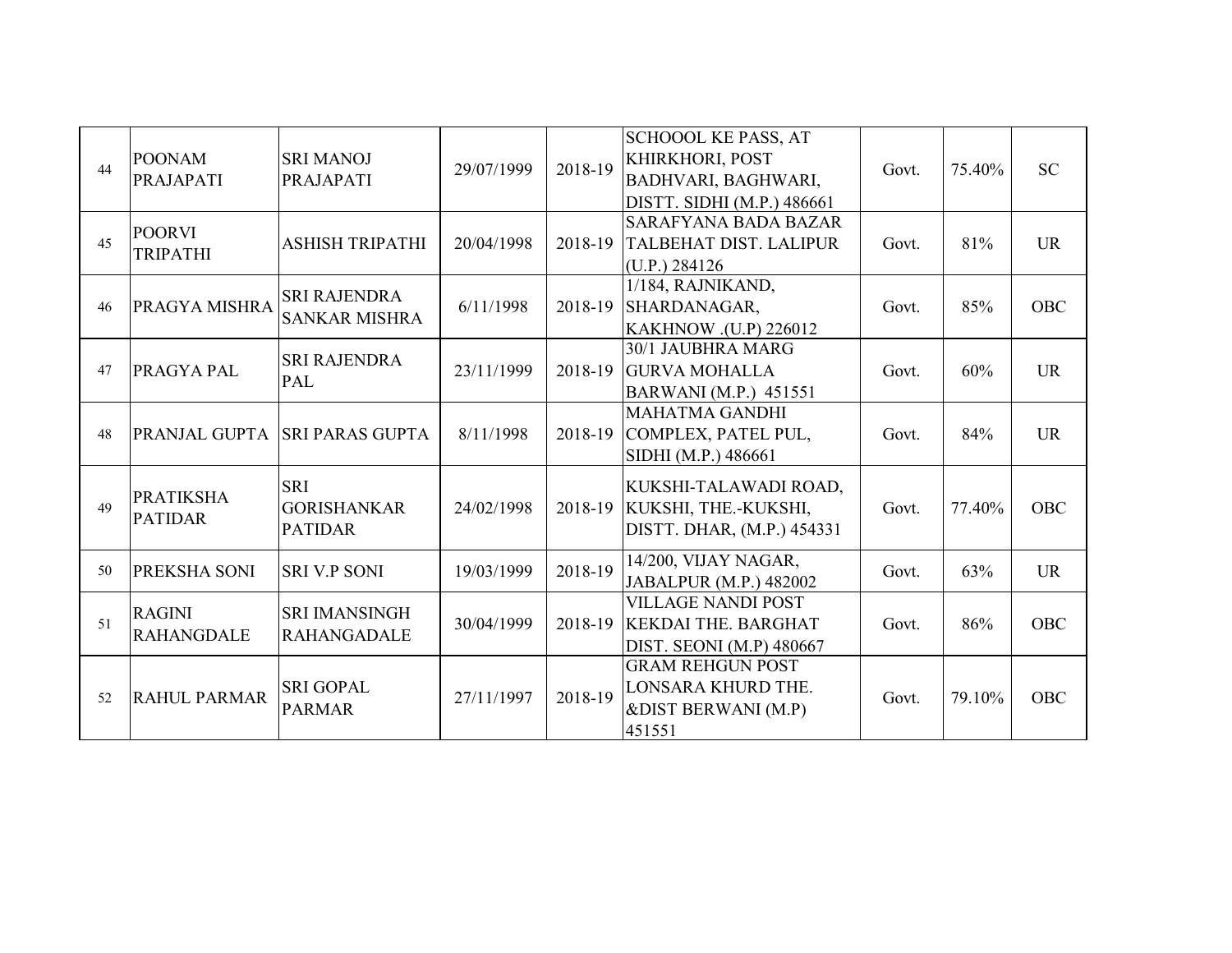| 53 | <b>RAHUL SONI</b>                    | <b>SRI BALCHAND</b><br><b>SONI</b>      | 1/7/1997   | 2018-19 | AZAD CHOWK TALAI WARD<br>NO. 1 PIRAWA POST PIRWA<br><b>DIST. IHALWAR STATE</b><br>RAJHASTHAN 326034 | Govt. | 85%    | <b>UR</b>  |
|----|--------------------------------------|-----------------------------------------|------------|---------|-----------------------------------------------------------------------------------------------------|-------|--------|------------|
| 54 | <b>RAJ SIMRE</b>                     | <b>SRI RAMDAS</b><br><b>SIMRE</b>       | 27/05/1999 | 2018-19 | WARD NO. 4 BEHIND GRAM<br>PANCHAYAT RAMAKONA<br>TH. SAUSAR DIST.<br><b>CHHINDWARA</b>               | Govt. | 72%    | <b>OBC</b> |
| 55 | <b>RISHITA BAIS</b>                  | <b>SRI GAJENDRA</b><br><b>SINGH</b>     | 28/09/2018 | 2018-19 | <b>MATA MOHALLA BAIS GALI</b><br>MUNGAOLTI DIST. -<br>ASHOKNAGAR(M.P.) 473443                       | Govt. | 81.30% | <b>UR</b>  |
| 56 | RIYA BHARGAVA RANJEETKUMAR           | <b>SRI</b><br><b>BHARGAVA</b>           | 29/06/1999 | 2018-19 | SAGAR ESTATE COLONY,<br><b>BADTUMA MAKRONIYA</b><br>SAGAR (M.P.) 470004                             | Govt. | 65.60% | <b>UR</b>  |
| 57 | <b>RUBAL SANJAY</b><br><b>VERMA</b>  | <b>SRI SANJAY K</b><br><b>VERMA</b>     | 20/07/1999 | 2018-19 | JAHI NAGAR, JAHI PALACE,<br>FLAT NO:10 BHUSAWAL<br>(M.H.) 425201                                    | Govt. | 71.30% | <b>UR</b>  |
| 58 | <b>SAKSHI SOLANKI</b>                | <b>SRI RAMESH</b><br><b>SOLANKI</b>     | 20/01/1999 | 2018-19 | <b>VILLAGE POST</b><br>NARMADANAGAR THE.<br>KUKSHI DIST. DHAR (M.P)<br>454335                       | Govt. | 83%    | <b>OBC</b> |
| 59 | <b>SANDEEP</b><br><b>KUMAR SUNDA</b> | <b>SRI SITA RAM</b>                     | 15/12/1999 | 2018-19 | <b>WARD NO. 1 SUNDAKI</b><br>DHANI MOHANWARI,<br><b>JHUNJHUNU RAJHASTHAN</b>                        | Govt. | 65.50% | <b>UR</b>  |
| 60 | <b>SAPNA</b><br><b>AGRAWAL</b>       | <b>SRI PURUSHOTAM</b><br><b>AGRAWAL</b> | 21/03/2000 | 2018-19 | <b>KATRA BAZAR</b><br>TIKAMGARH (M.P.) 472001                                                       | Govt. | 79.60% | <b>UR</b>  |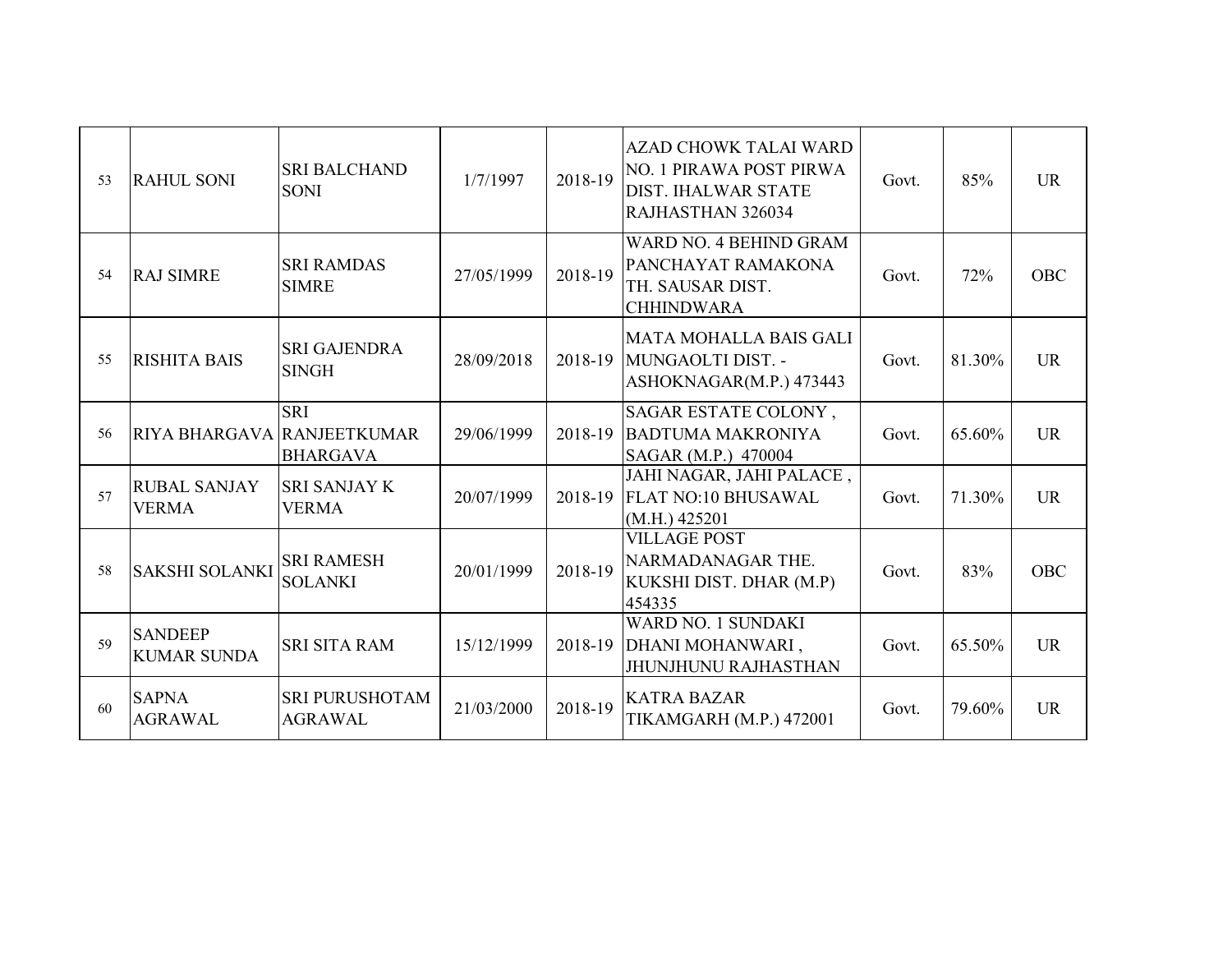| 61 | <b>SARTHAK PATEL</b>                      | <b>SRI BALIRAM</b><br><b>PATEL</b>    | 2/2/2000   | 2018-19 | <b>KAKARIYA POST</b><br>PEETNAGAR THE.<br><b>SANAWOD DIST</b><br>KHARGONE (M.P.) 451113      | Govt. | 63%    | <b>OBC</b> |
|----|-------------------------------------------|---------------------------------------|------------|---------|----------------------------------------------------------------------------------------------|-------|--------|------------|
| 62 | <b>SHAFEEQ MOHD.</b>                      | <b>SRI FATEH MOHD</b>                 | 16/02/2001 | 2018-19 | HOUSE -3 GALI NO. 1,C<br><b>SECTOR BAGHUMRAO</b><br><b>DULHA BHOPAL</b><br>462010(M.P.)      | Govt. | 51.67% | <b>OBC</b> |
| 63 | <b>SHATRUGHAN</b><br><b>SINGH RAJPOOT</b> | <b>SRI POORAN</b><br>SINGH RAJPOOT    | 6/7/1996   | 2018-19 | 149, VILL. POST<br><b>NACHNOURA THE GUNOUR</b><br><b>DIST PANNA (M.P.) 488058</b>            | Govt. | 83%    | <b>UR</b>  |
| 64 | <b>SHIVAY GUPTA</b>                       | <b>SRI RAJENDRA</b><br><b>GUPTA</b>   | 25/02/1999 | 2018-19 | 179/6, MAA GANGA NAGAR,<br>SANAWAD ROAD,<br><b>JAITAPUR, KHARGONE</b><br>(M.P.) 451001       | Govt. | 60%    | <b>UR</b>  |
| 65 | <b>SHOBHA</b><br><b>SHAKYA</b>            | <b>SRI LAL CHAND</b><br><b>SHAKYA</b> | 15/03/1997 | 2018-19 | RAILWAY QNO. RB/2 193 B<br>DISESD COLONY NEW<br>KATNI JUNCTION (M.P.)<br>483501              | Govt. | 56%    | <b>SC</b>  |
| 66 | <b>SHREYA SONI</b>                        | <b>SRI ARUN SONI</b>                  | 19/12/1999 | 2018-19 | <b>D-44 NIRMAL EMPIRE</b><br><b>COLONY PHASE -2 SAMAN</b><br>NAKA REWA (M.P.) 4860001        | Govt. | 67.33% | <b>OBC</b> |
| 67 | <b>SNEHAL SONI</b>                        | <b>SRI RAJESH SONI</b>                | 28/05/1998 | 2018-19 | WARD NO. 02 NEAR<br>PATAKHEDA SARNI BETUL<br>(M.P.) 460447                                   | Govt. | 82%    | <b>OBC</b> |
| 68 | <b>SOMYA JAIN</b>                         | <b>SRI RAJESH JAIN</b>                | 26/12/1999 | 2018-19 | <b>OLD NAGAR PALICA</b><br>SQUARE KHANIYADHANA<br><b>WARD NO. 14 DIST</b><br><b>SHIVPURI</b> | Govt. | 75%    | <b>UR</b>  |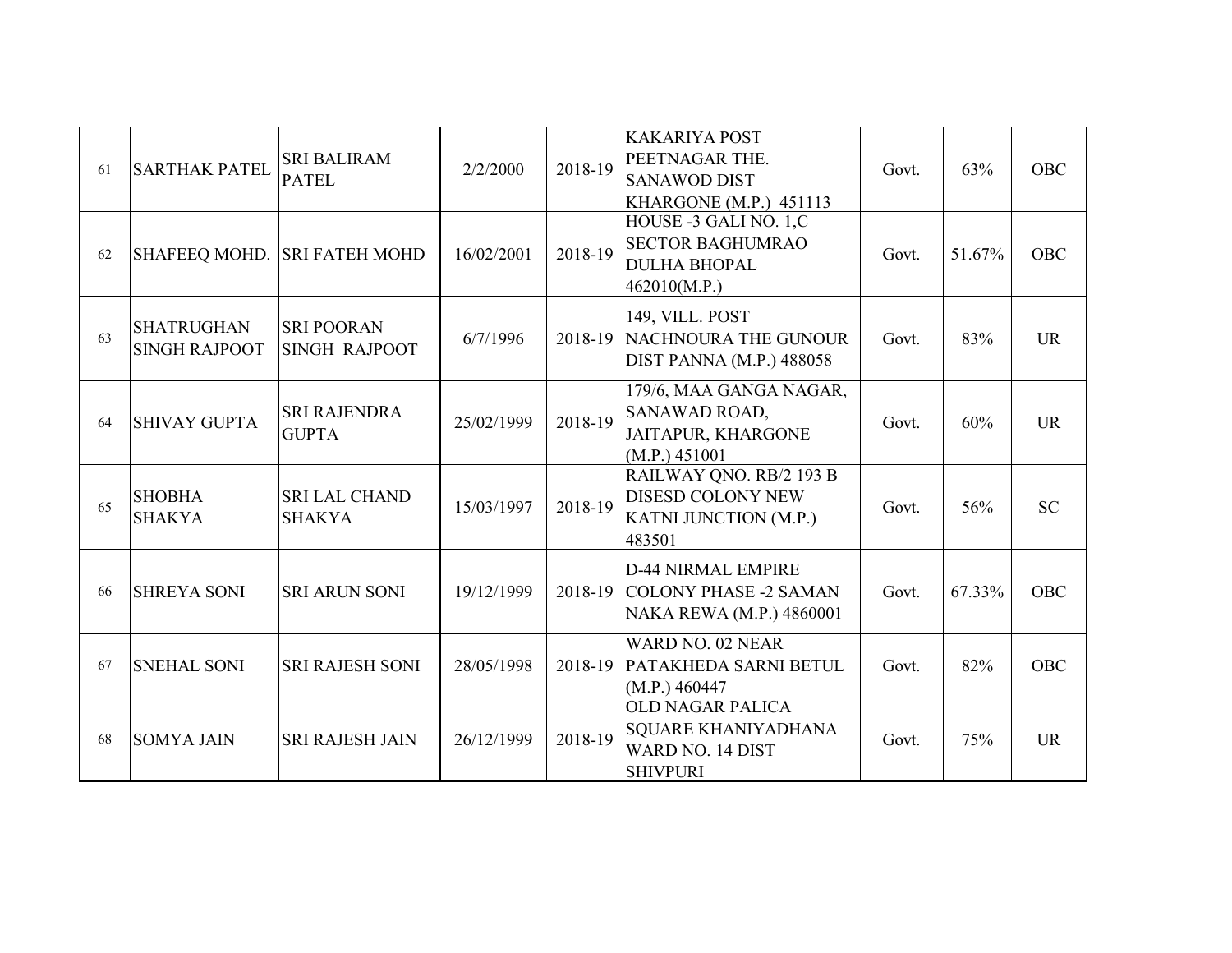| 69 | <b>SUSHMA SINGH</b>               | <b>SRI POORAN</b><br><b>SINGH</b>         | 15/02/1998 | 2018-19 | <b>GURUDWARA WARD 11</b><br>AMBHAH MORENA (M.P.)<br>476111                                                                 | Govt. | 68%    | <b>SC</b>  |
|----|-----------------------------------|-------------------------------------------|------------|---------|----------------------------------------------------------------------------------------------------------------------------|-------|--------|------------|
| 70 | <b>SWATI GONEKAR</b>              | <b>SRI SURESH</b><br><b>KUMAR GONEKAR</b> | 27/05/1998 |         | <b>NEW PAHADE COLONY</b><br>2018-19 GULABRA GALI NO. 18<br>CHHINDWARA (M.P.) 480001                                        | Govt. | 87%    | <b>SC</b>  |
| 71 | <b>UJJVAL SINGH</b>               | <b>SRI VINAY</b><br><b>KUMAR SINGH</b>    | 23/10/1999 | 2018-19 | H.NO. 15, VATIKA KUNJ<br>EXTENSION, GALI NO. 3,<br>NAYAGAON, BHONDSI,<br><b>GURGAON, HARYANA</b><br>122102                 | Govt. | 88%    | <b>UR</b>  |
| 72 | <b>VAIBHAV</b><br><b>SHARMA</b>   | <b>SRI BRIJESH</b><br><b>SHARMA</b>       | 20/10/1997 | 2018-19 | <b>BEHIND MANAV DAYAL</b><br><b>SCHOOL KOTLA ROAD</b><br>DAKHAL FIROZABAD (U.P)<br>283203                                  | Govt. | 73.10% | <b>UR</b>  |
| 73 | <b>VARSHA NAGAR</b>               | <b>SRI PAHALWAN</b><br><b>SINGH</b>       | 20/07/1998 | 2018-19 | D-145 D R P LINE JAIL ROAD<br><b>INDORE (M.P.) 452007</b>                                                                  | Govt. | 72%    | <b>SC</b>  |
| 74 | <b>VINNIE GUPTA</b>               | <b>SRI DWARKA PD.</b><br><b>GUPTA</b>     | 20/06/1999 | 2018-19 | WARD NO. 23, H.NO. 237,<br>NEAR SEHKAR BHAVAN,<br>PUSHPRAJ COLONY,<br>KHAJURI TOLA, RAGHURAJ<br>NAGAR, SATNA (M.P.) 485001 | Govt. | 79.40% | <b>UR</b>  |
| 75 | <b>VIRENDRA</b><br><b>MALVIYA</b> | <b>SRI MOHAN</b><br><b>MALVIYA</b>        | 15/07/1999 | 2018-19 | 37/1 WARD NO. 11 VILLAGE<br><b>JHILLAY THE SEONI</b><br><b>MALWA DIST</b><br>HOSANGABAD 461221                             | Govt. | 66.30% | <b>OBC</b> |